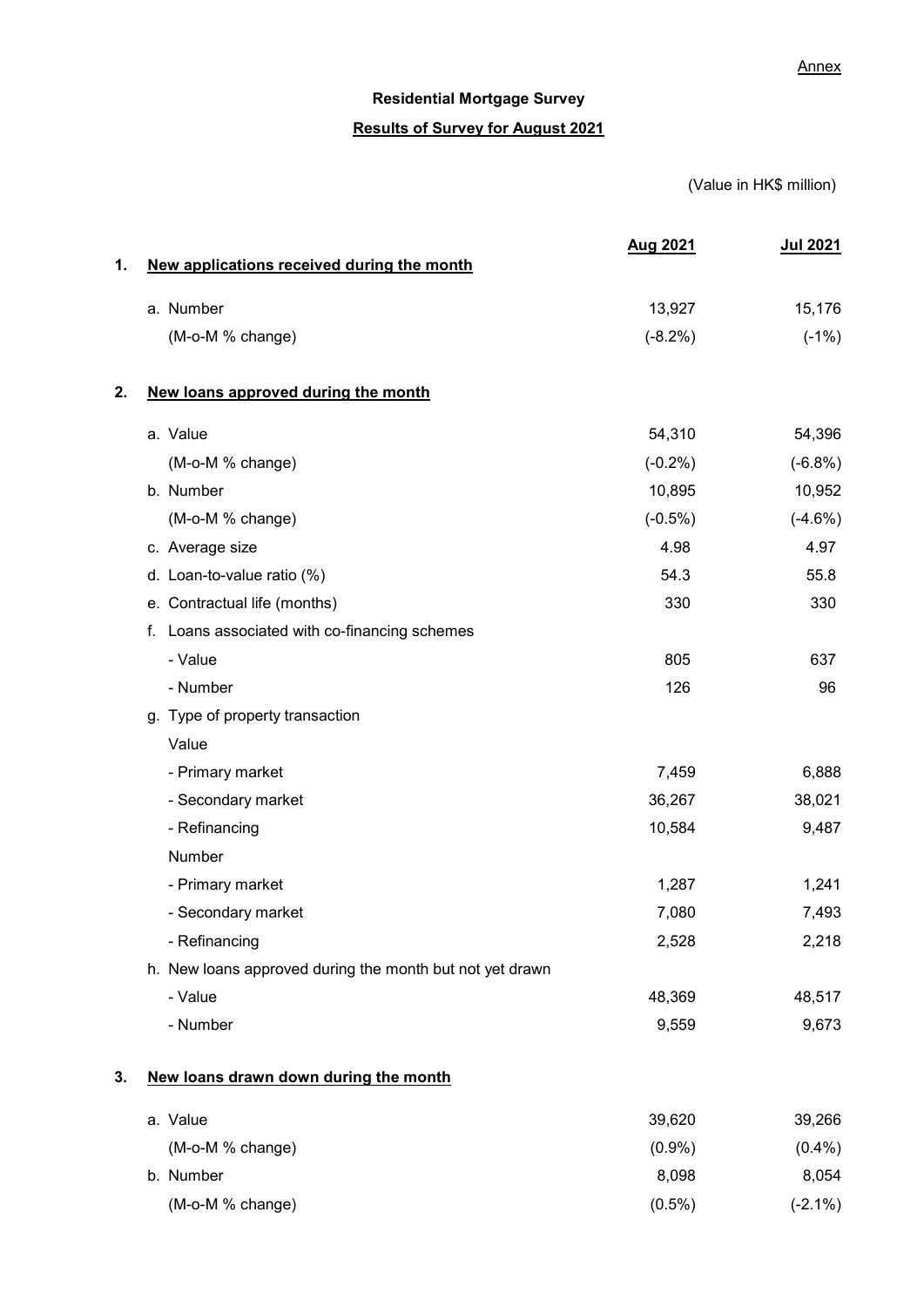|    |                                                                  | <b>Aug 2021</b> | <u>Jul 2021</u> |
|----|------------------------------------------------------------------|-----------------|-----------------|
| 4. | <b>Outstanding loans</b>                                         |                 |                 |
|    | a. Value                                                         | 1,679,784       | 1,663,765       |
|    | (M-o-M % change)                                                 | (1%)            | $(0.9\%)$       |
|    | (Y-o-Y % change)                                                 | $(8.8\%)$       | (8.7%)          |
|    | b. Loans associated with co-financing schemes                    |                 |                 |
|    | Government-funded schemes:                                       |                 |                 |
|    | - Value                                                          | 3,110           | 3,101           |
|    | - Number                                                         | 3,237           | 3,319           |
|    | Schemes offered by the private sector:                           |                 |                 |
|    | - Value                                                          | 27,426          | 27,655          |
|    | - Number                                                         | 6,209           | 6,269           |
|    | c. Delinquency ratio (%)                                         |                 |                 |
|    | - More than 3 months                                             | 0.03            | 0.03            |
|    | - More than 6 months                                             | 0.02            | 0.02            |
|    | d. Rescheduled loan ratio (%)                                    | 0.00            | 0.00            |
| 5. | Loans written off                                                |                 |                 |
|    | a. Value of loans written off during the month                   | 0               | 0               |
|    | b. Loans written off over the past 12 months                     |                 |                 |
|    | - Value                                                          | 0               | 0               |
|    | - As % of the average outstanding loans                          | $^\star$        | $\star$         |
| 6. | Interest rates on new loans approved during the month            |                 |                 |
|    | a. With reference to Hong Kong Interbank Offered Rate<br>(HIBOR) | 97.5%           | 96.5%           |
|    | b. With reference to Best Lending Rate (BLR)                     | 1.1%            | 1.2%            |
|    | c. Fixed rate                                                    | $0\%$           | 0.1%            |
|    | d. Others                                                        | 1.4%            | 2.2%            |
|    |                                                                  |                 |                 |

\* less than 0.05%

Notes: Figures may not add up to total due to rounding.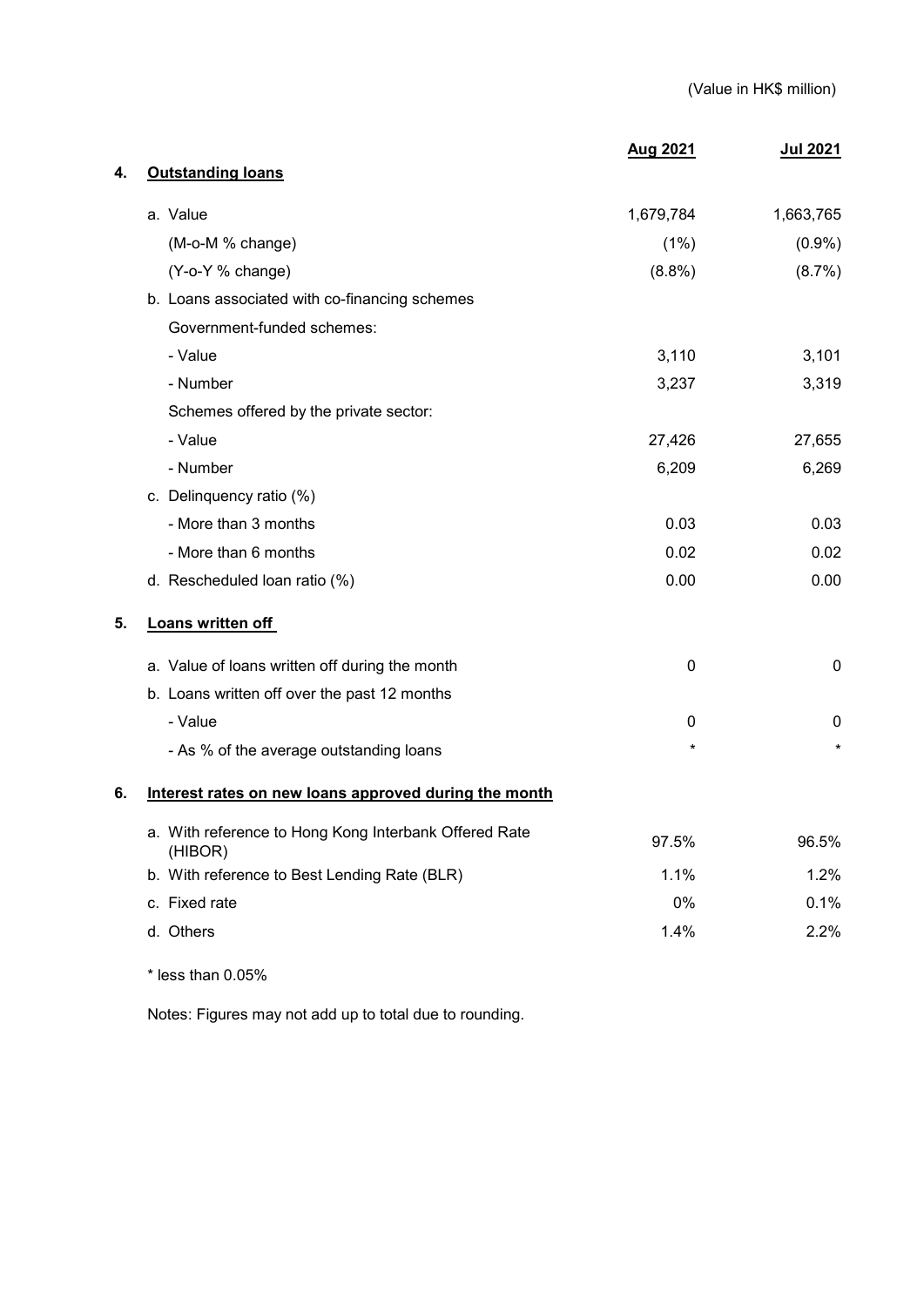### Residential Mortgage Loans in Hong Kong



## <u>Value</u> and the Number of accounts of a settential of a settential of a settential of a settential of a settential of  $\sim$ 60 60 14 14 <sup>12</sup> <sup>12</sup> <sup>50</sup> <sup>50</sup> 10 10 In thousand In thousand 8 6 4 4 10 10 2 2 0 0 0 0 May-21 Aug-21

6

8

Primary market Secondary market Refinancing loans

### New Loans Approved During the Month

#### New Loans Drawn Down During the Month